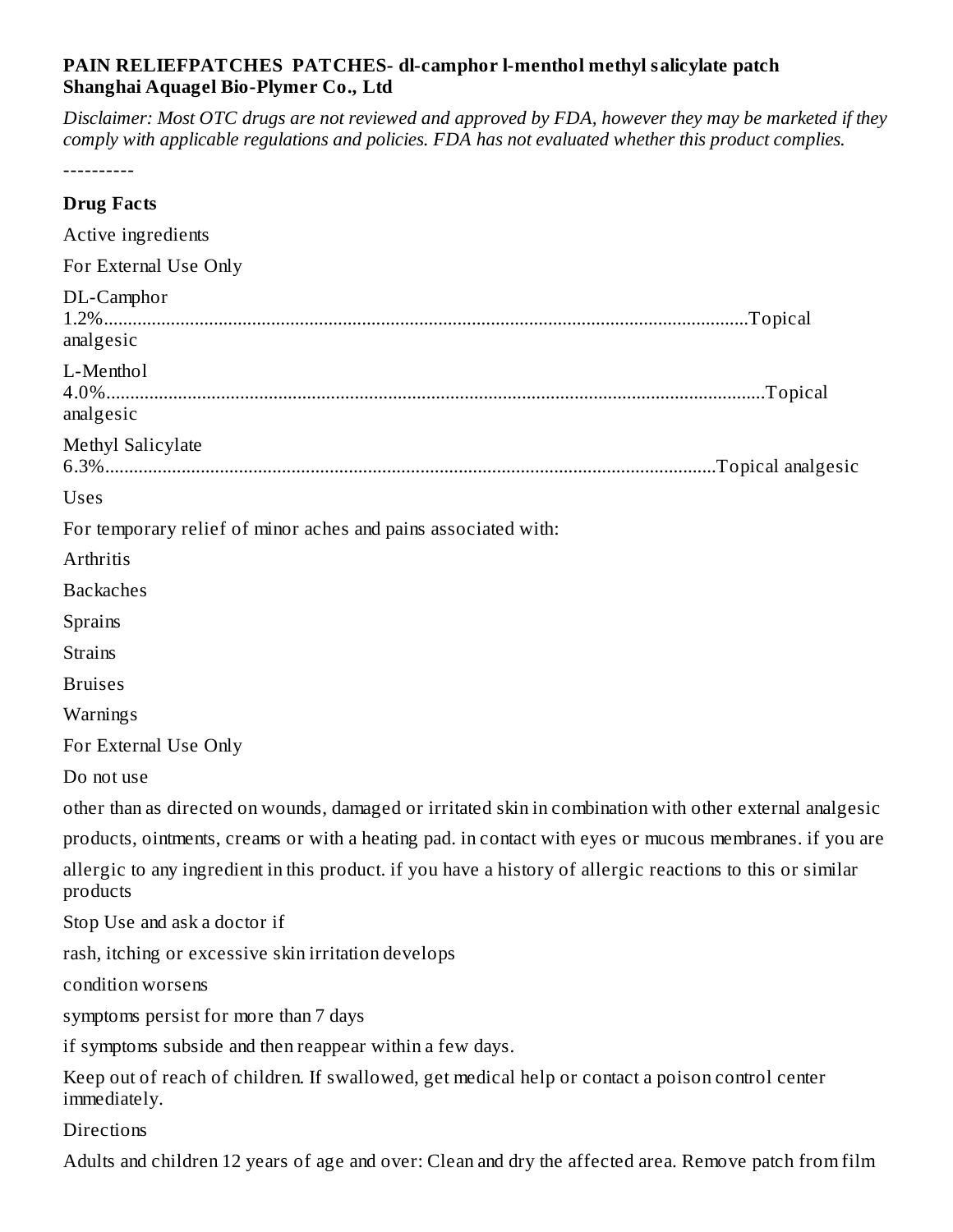backing. Adhere

to area for no more than 8 hours at a time, not more than 3 times per day, and for no more than 7 days continuously.

Children under 12 years of age: Consult a doctor before use.

Other information

Store in a cool dry place. Avoid direct sunlight.

Inactive ingredients Ammonium Stearate, Calcium Carbonate, Glyceryl Abietate, Isopropyl Myristate, **Natural** 

Rubber, Polybutene, Polyisobutylene, Propylene Carbonate, Styrene Copolymer, YS Resin, Zinc Oxide



| <b>PAIN RELIEFPATCHES PATCHES</b><br>dl-camphor l-menthol methyl salicylate patch |                |                    |                               |                         |                          |  |  |  |
|-----------------------------------------------------------------------------------|----------------|--------------------|-------------------------------|-------------------------|--------------------------|--|--|--|
|                                                                                   |                |                    |                               |                         |                          |  |  |  |
| <b>Product Information</b>                                                        |                |                    |                               |                         |                          |  |  |  |
| Product Type                                                                      | HUMAN OTC DRUG | Item Code (Source) |                               | NDC:53043-001           |                          |  |  |  |
| <b>Route of Administration</b>                                                    | <b>TOPICAL</b> |                    |                               |                         |                          |  |  |  |
|                                                                                   |                |                    |                               |                         |                          |  |  |  |
|                                                                                   |                |                    |                               |                         |                          |  |  |  |
| <b>Active Ingredient/Active Moiety</b>                                            |                |                    |                               |                         |                          |  |  |  |
| <b>Ingredient Name</b>                                                            |                |                    | <b>Basis of Strength</b>      |                         | Strength                 |  |  |  |
| CAMPHOR (SYNTHETIC) (UNII: 5TJD82A1ET) (CAMPHOR (SYNTHETIC) -<br>UNII:5TJD82A1ET) |                |                    | <b>CAMPHOR</b><br>(SYNTHETIC) |                         | $1.2$ mL<br>in 100 mL    |  |  |  |
| LEVOMENTHOL (UNII: BZ1R15MTK7) (LEVOMENTHOL - UNII:BZ1R15MTK7)                    |                |                    | <b>LEVOMENTHOL</b>            |                         | $4 \text{ mL}$ in 100 mL |  |  |  |
| <b>METHYL SALICYLATE</b> (UNII: LAV5U5022Y) (SALICYLIC ACID - UNII:O414PZ4LPZ)    |                | METHYL SALICYLATE  |                               | $6.3$ mL<br>in $100$ mL |                          |  |  |  |
|                                                                                   |                |                    |                               |                         |                          |  |  |  |